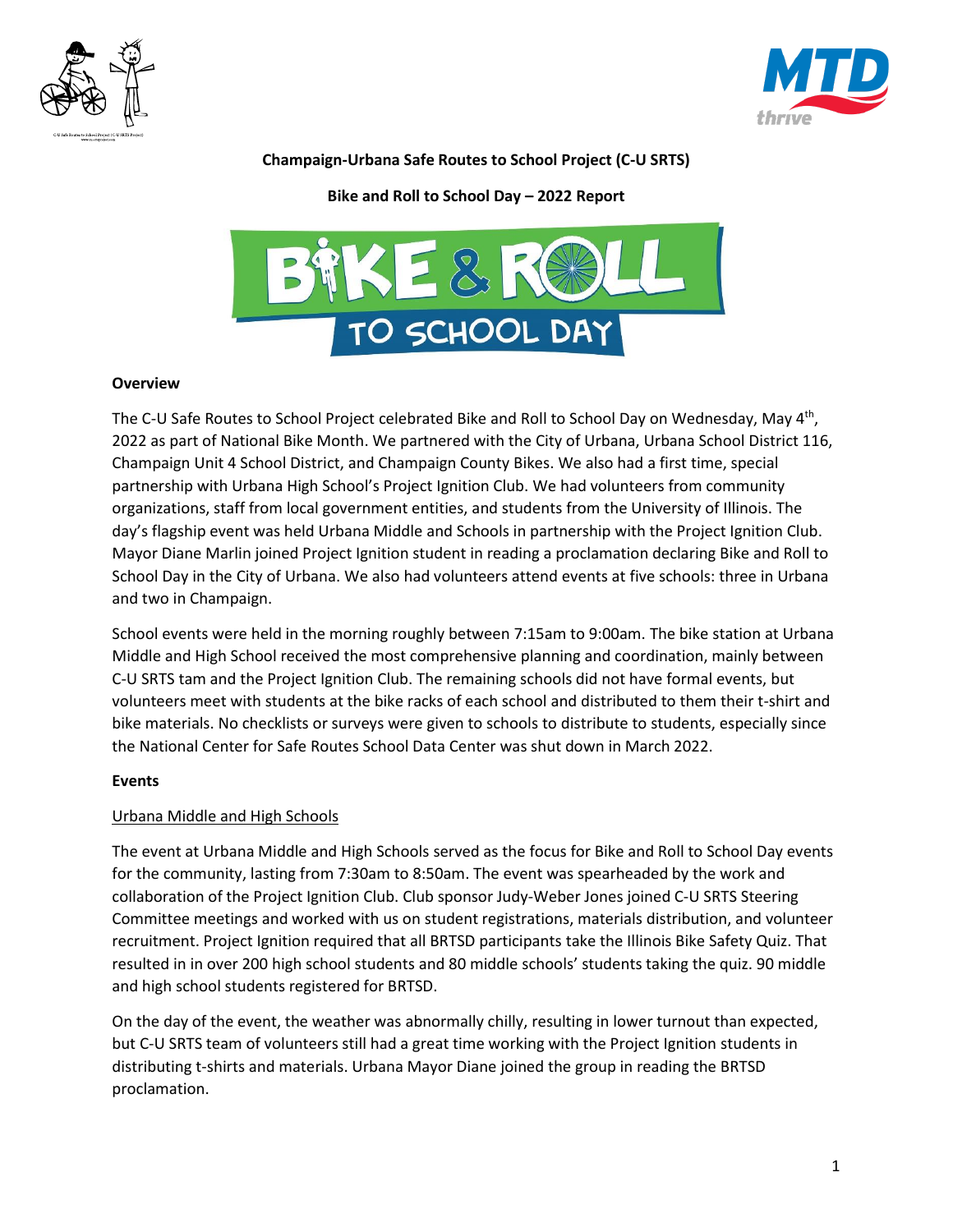

The Project Ignition Club students Elena Poulosky, Isiah Menard, and Park Mitchell used Bike and Roll to School Day as their community safety project at the Illinois Student Safety Competition (ISSP) in Effingham, IL, the next day. The club received Gold recognition in all categories including: Illinois Student Safety Club of the Year, Best Community Safety Project, Best T-Shirt Award, and Outstanding Youth Safety Student of the Year Award (Park Mitchell).

The volunteers for this event included Kara Dudek-Mizel, Audrey Ishii, Rose Kaczmarowski, Cynthia Hoyle, Jenna Quintana, Thomas Valencia, and Lily Wilcock.

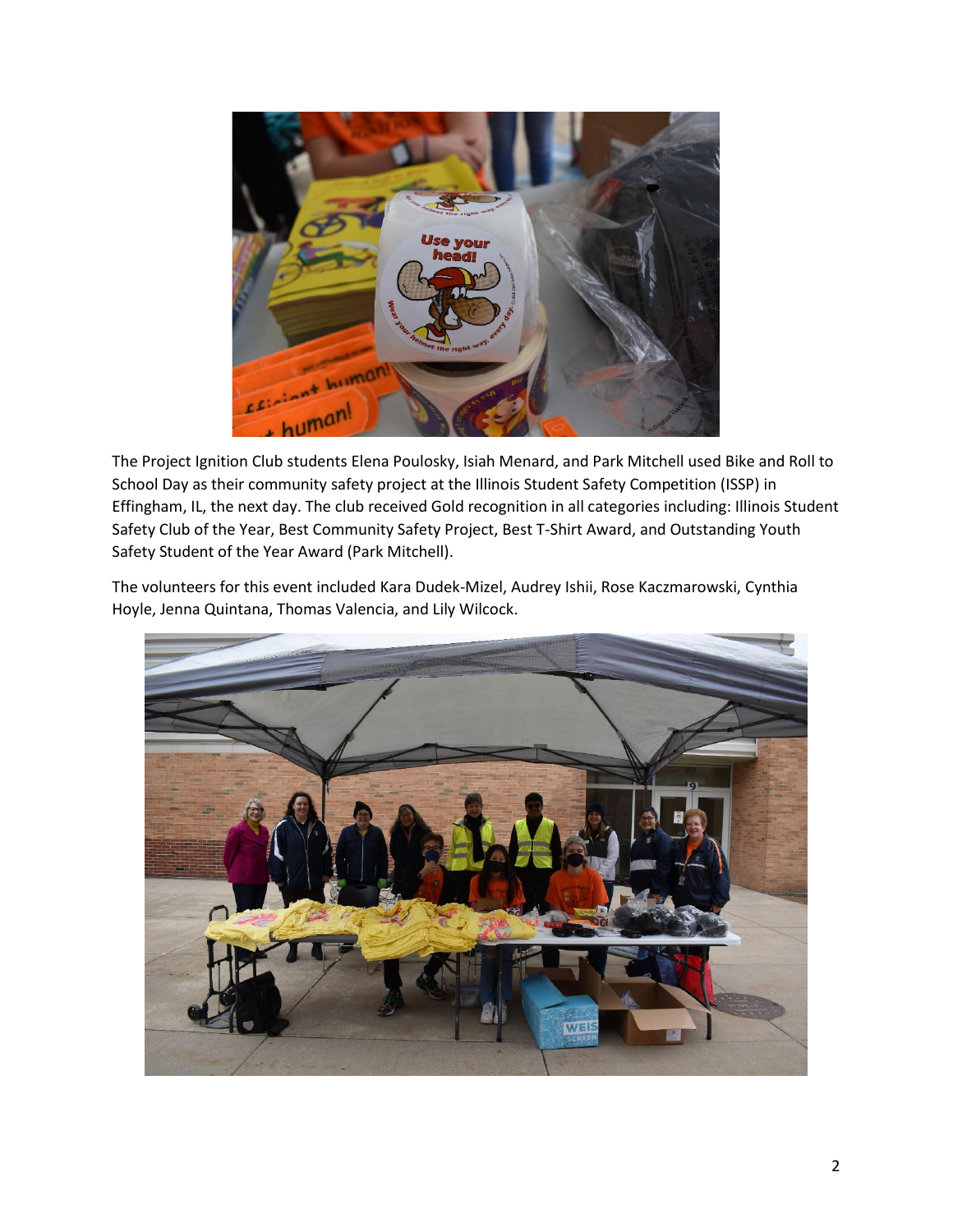#### Other School Events

The remaining schools that had students who participated in Bike and Roll to School Day include: **Leal Elementary**, **Thomas Paine Elementary**, and **Yankee Ridge Elementary** in Urbana, as well as **Dr. Howard Elementary** and **Jefferson Middle School** in Champaign. For these events, volunteers meet up with students at the bike racks and gave them their t-shirt and bike materials. Student registration for these events were much lower than what was seen at Urbana Middle and High Schools. Dr. Howard and Jefferson both has six student registrations, Leal Elementary has two student registrations, and Thomas Paine and Yankee Ridge each had one student. Charlie Smyth served as the volunteer for Leal, Briana Barr for Thomas Paine, Rose Kaczmarowski for Yankee Ridge, Evan Alvarez and Dan Saphiere for Dr. Howard, and Gabe Lewis for Jefferson.

Additionally, we had three schools in Champaign that saw one student registration each, but the C-U SRTS team was not able to find volunteers to host a bike rack event. They include **Bottenfield Elementary**, **Countryside School**, and **Southside Elementary**. In lieu, the team went to each school a few days before BRTSD and delivered the bag of materials to the respective front office.